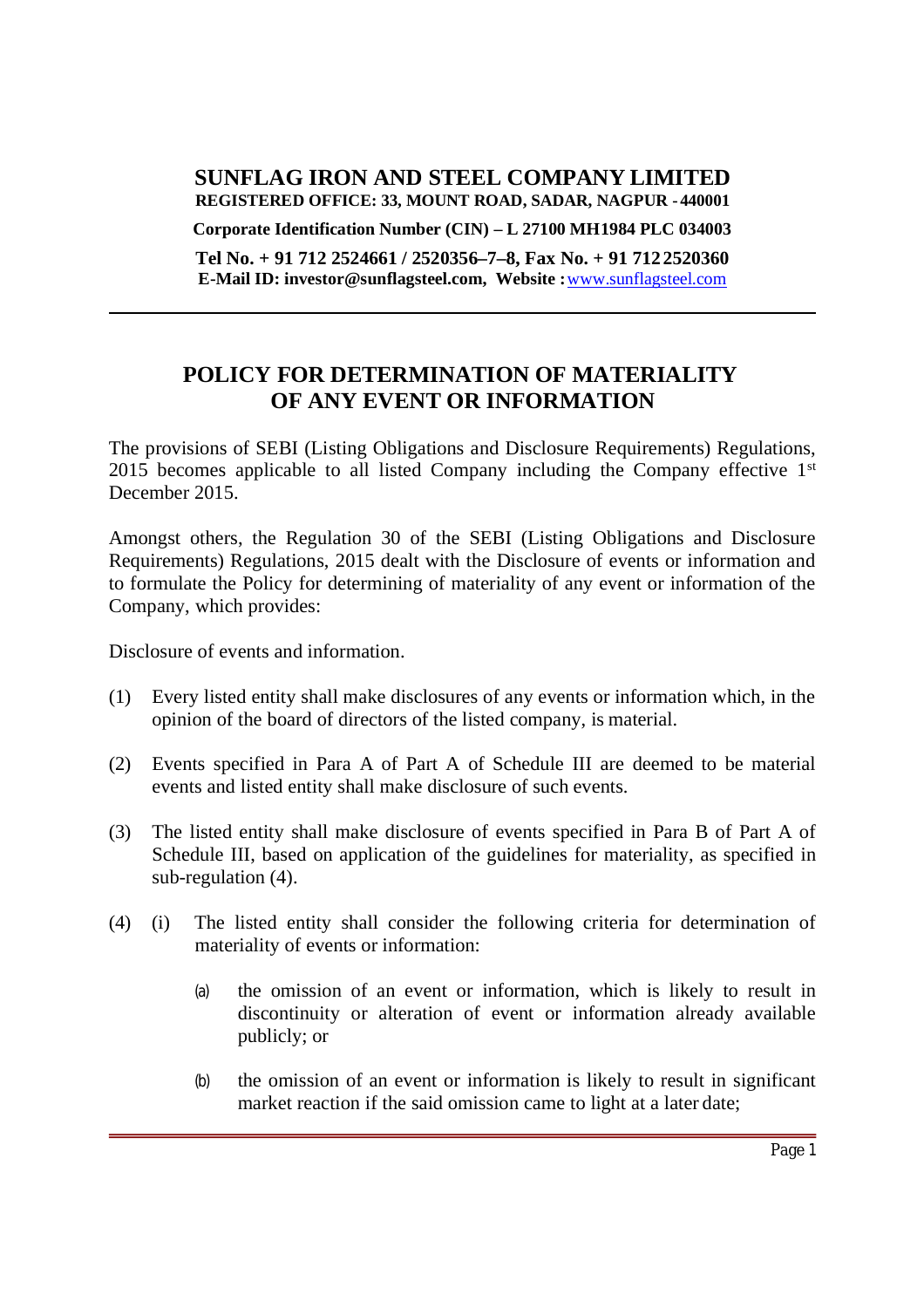- (c) In case where the criteria specified in sub-clauses (a) and (b) are not applicable, an event or information may be treated as being material if in the opinion of the board of directors of listed entity, the event or information is considered material.
- (ii) The listed entity shall frame a policy for determination of materiality, based on criteria specified in this sub-regulation, duly approved by its board of directors, which shall be disclosed on its website.
- (5) The board of directors of the listed entity shall authorize one or more Key Managerial Personnel for the purpose of determining materiality of an event or information and for the purpose of making disclosures to stock exchange(s) under this regulation and the contact details of such personnel shall be also disclosed to the stock exchange(s) and as well as on the listed entity's website.
- (6) The listed entity shall first disclose to stock exchange(s) of all events, as specifiedin Part A of Schedule III, or information as soon as reasonably possible and not later than twenty-four hours from the occurrence of event or information:

Provided that in case the disclosure is made after twenty-four hours of occurrence of the event or information, the listed entity shall, along with such disclosures provide explanation for delay:

Provided further that disclosure with respect to events specified in sub-para 4 of Para A of Part A of Schedule III shall be made within the timelines specified therein

- (7) The listed entity shall, with respect to disclosures referred to in this regulation, make disclosures updating material developments on a regular basis, till such time the event is resolved/closed, with relevant explanations.
- (8) The listed entity shall disclose on its website all such events or information which has been disclosed to stock exchange(s) under this regulation, and such disclosures shall be hosted on the website of the listed entity for a minimum period of five years and thereafter as per the archival policy of the listed entity, as disclosed on its website.
- (9) The listed entity shall disclose all events or information with respect to subsidiaries which are material for the listed entity.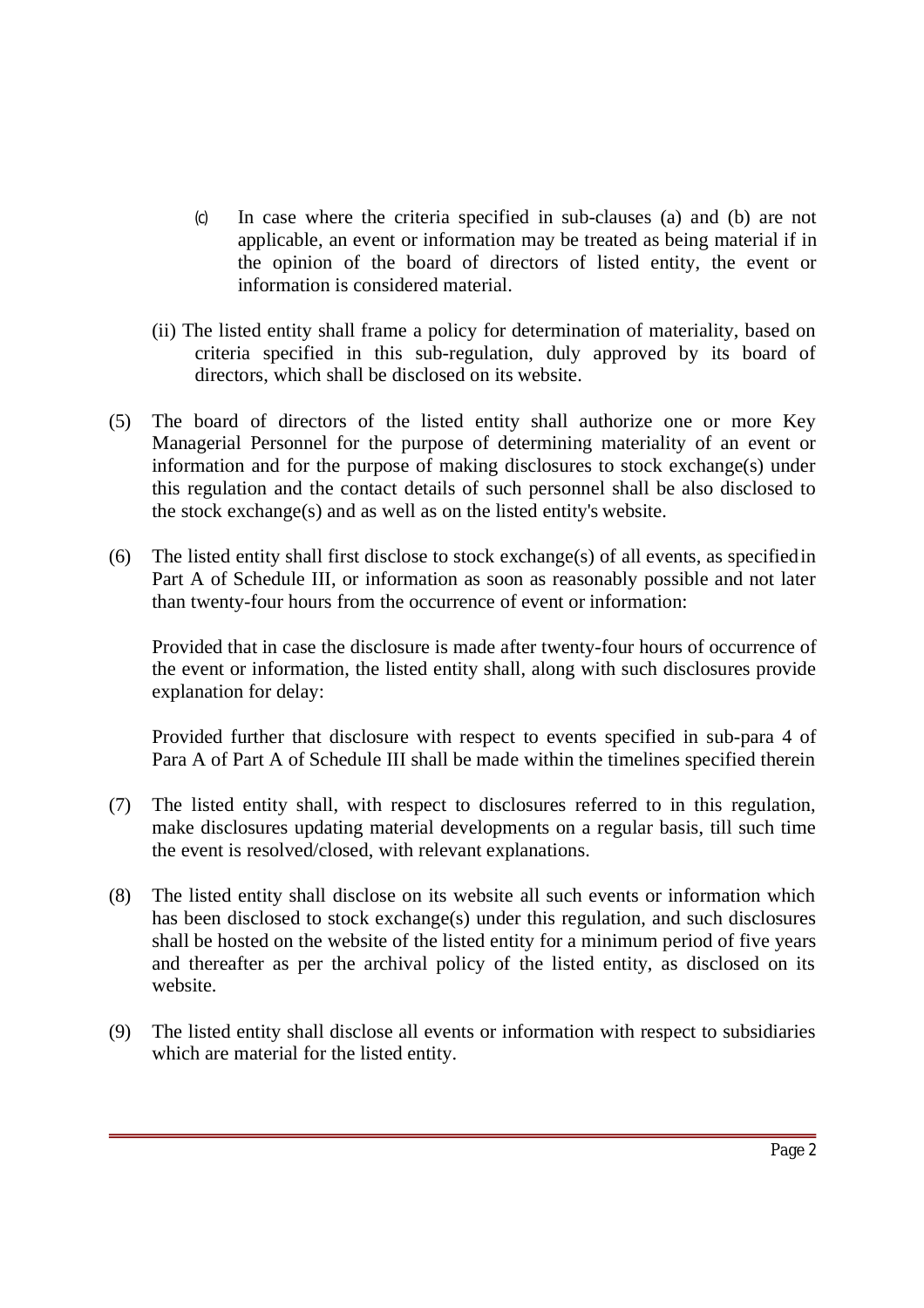(10) The listed entity shall provide specific and adequate reply to all queries raised by stock exchange(s) with respect to any events or information:

Provided that the stock exchange(s) shall disseminate information and clarification as soon as reasonably practicable.

- (11) The listed entity may on its own initiative also, confirm or deny any reported event or information to stock exchange(s).
- (12) In case where an event occurs or an information is available with the listed entity, which has not been indicated in Para A or B of Part A of Schedule III, but which may have material effect on it, the listed entity is required to make adequate disclosures in regard thereof. Holding of specified securities and shareholding pattern

#### **1. Preface**

The Corporate Governance has been an integral part of the way, the Company - Sunflag Iron and Steel Company Limited have been doing its business since inception. As a part of the Corporate Governance and pursuant to the Regulation 30(4)(ii) of the Securities and Exchange Board of India (Listing Obligations and Disclosure Requirements) Regulations, 2015 (hereinafter referred to as 'the Listing Regulations' or 'SEBI (LODR) Regulations'), the Board of Directors ('Board') of the Company has formulated, approved and adopted the following policy and procedures with regard to determination of materiality of events or information of the Company.

#### **2. Definitions**

In this Policy, unless the context requires otherwise:

- a. **"Board of Directors"** shall mean the Board of Directors of Sunflag Iron and Steel Company Limited.
- b. **"Company"** or "**the Company**" shall mean Sunflag Iron and Steel Company Limited.
- c. **"Chief Financial Officer"** by whatever name called, shall mean the person heading and discharging the finance function of the Company as disclosed by it to the recognised stock exchange(s) in its filing under the Listing regulations;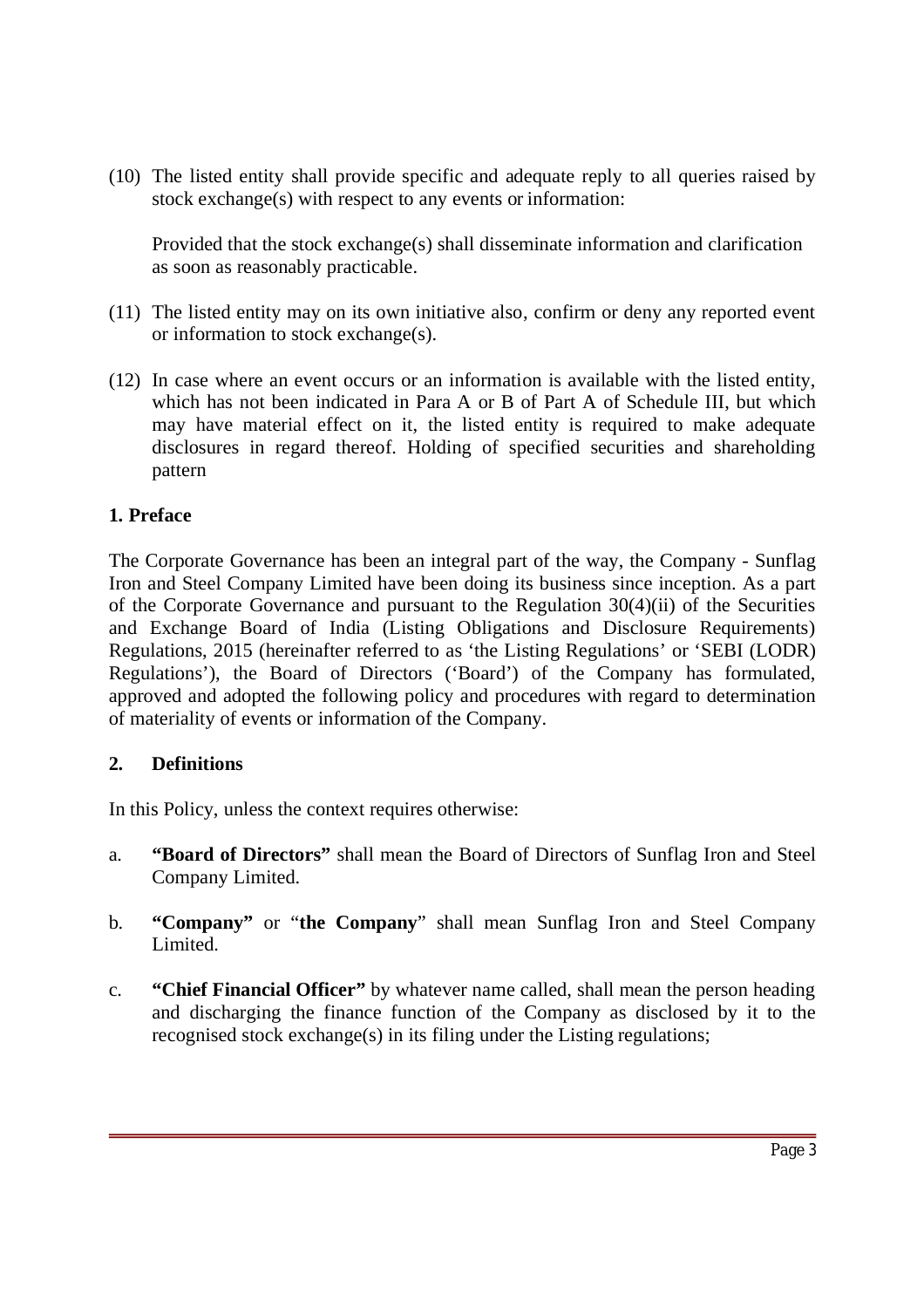- d. **"Key Managerial Personnel"** mean the Managing Director, Deputy Managing Director, Chief Financial Officer and Company Secretary of Sunflag Iron and Steel Company Limited.
- e. **"Officer"** includes any Director, Manager, Key Managerial Personnel or any other person in accordance with whose directions or instructions the Board of Directors or any one or more of the Directors is or are accustomed to act and shall include Promoter of the Company.
- f. **"Promoter"** and **"Promoter Group"** shall have the same meaning as assigned to them respectively in Clauses (za) and (zb) of Sub-regulation (1) of Regulation 2 of the Securities and Exchange Board of India (Issue of Capital and Disclosure Requirements) Regulations, 2009.
- g. **"Subsidiary"** means a subsidiary as defined under sub-section (87) of section 2 of the Companies Act, 2013.

All other words and expressions used but not defined in this Policy, but defined in the SEBI Act, 1992, the Companies Act, 2013, the Securities Contracts (Regulation) Act, 1956, the Depositories Act, 1996 and/or the rules and regulations made there under shall have the same meaning as respectively assigned to them in such Act, rules, regulations, any statutory modification or re-enactment thereto, as the case may be.

### **3. Purpose of the Policy**

The purpose of this Policy is to determine materiality of events or information based on criteria specified under Regulation 30(4)(i) of the Listing Regulations and to ensure that the Company shall make disclosure of events and information specified in paras A and B of Part A of Schedule III of the Listing Regulations to the Stock Exchange/s.

## **4. Criteria for determination of materiality of events or information**

The Company shall consider the criteria as specified in Regulation 30(4)(i) of the Listing Regulations for determination of materiality of events or information.

### **5. Disclosure of events or information**

### **PART A: Disclosures of Events or Information: Specified Securities**

**A.** The following events or information specified in para A of Part A of Schedule III to the Listing Regulations upon occurrence of which the Company shall make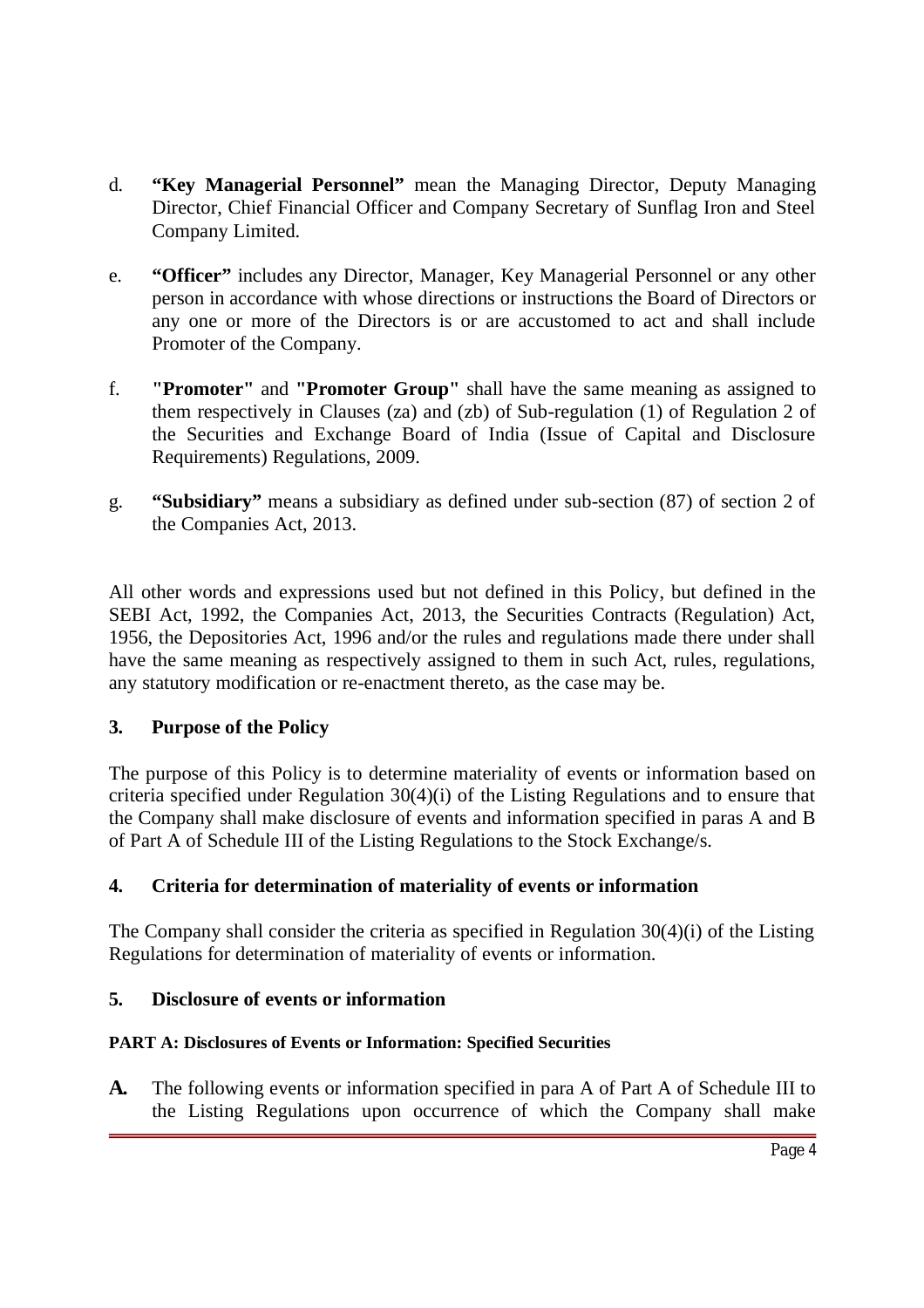disclosure to the Stock Exchanges without any application of the guidelines for materiality:

i. Acquisition(s) (including agreement to acquire), Scheme of Arrangement (amalgamation/ merger/ demerger/restructuring), or sale or disposal of any unit(s), division(s) or subsidiary of the listed entity or any other restructuring.

Explanation: For the purpose of this sub-para, the word 'acquisition' shall mean -

- a. acquiring control, whether directly or indirectly; or,
- b. acquiring or agreeing to acquire shares or voting rights in, a company, whether directly or indirectly, such that –
	- the listed entity holds shares or voting rights aggregating to five per cent or more of the shares or voting rights in the said company, or;
	- there has been a change in holding from the last disclosure made under sub-clause a) of clause (ii) of the Explanation to this sub-para and such change exceeds two per cent of the total shareholding or voting rights in the said company.
- ii. Issuance or forfeiture of securities, split or consolidation of shares, buyback of securities, any restriction on transferability of securities or alteration in terms or structure of existing securities including forfeiture, reissue of forfeited securities, alteration of calls, redemption of securities etc.
- $i$  Revision in Rating(s).
- iv. Outcome of Meetings of the board of directors: The listed entity shall disclose to the Exchange(s), within 30 minutes of the closure of the meeting, held to consider the following:
	- a) dividends and/or cash bonuses recommended or declared or the decision to pass any dividend and the date on which dividend shall be paid/dispatched;
	- b) any cancellation of dividend with reasons thereof;
	- c) the decision on buyback of securities;
	- d) the decision with respect to fund raising proposed to be undertaken
	- e) increase in capital by issue of bonus shares through capitalization including the date on which such bonus shares shall be credited/dispatched;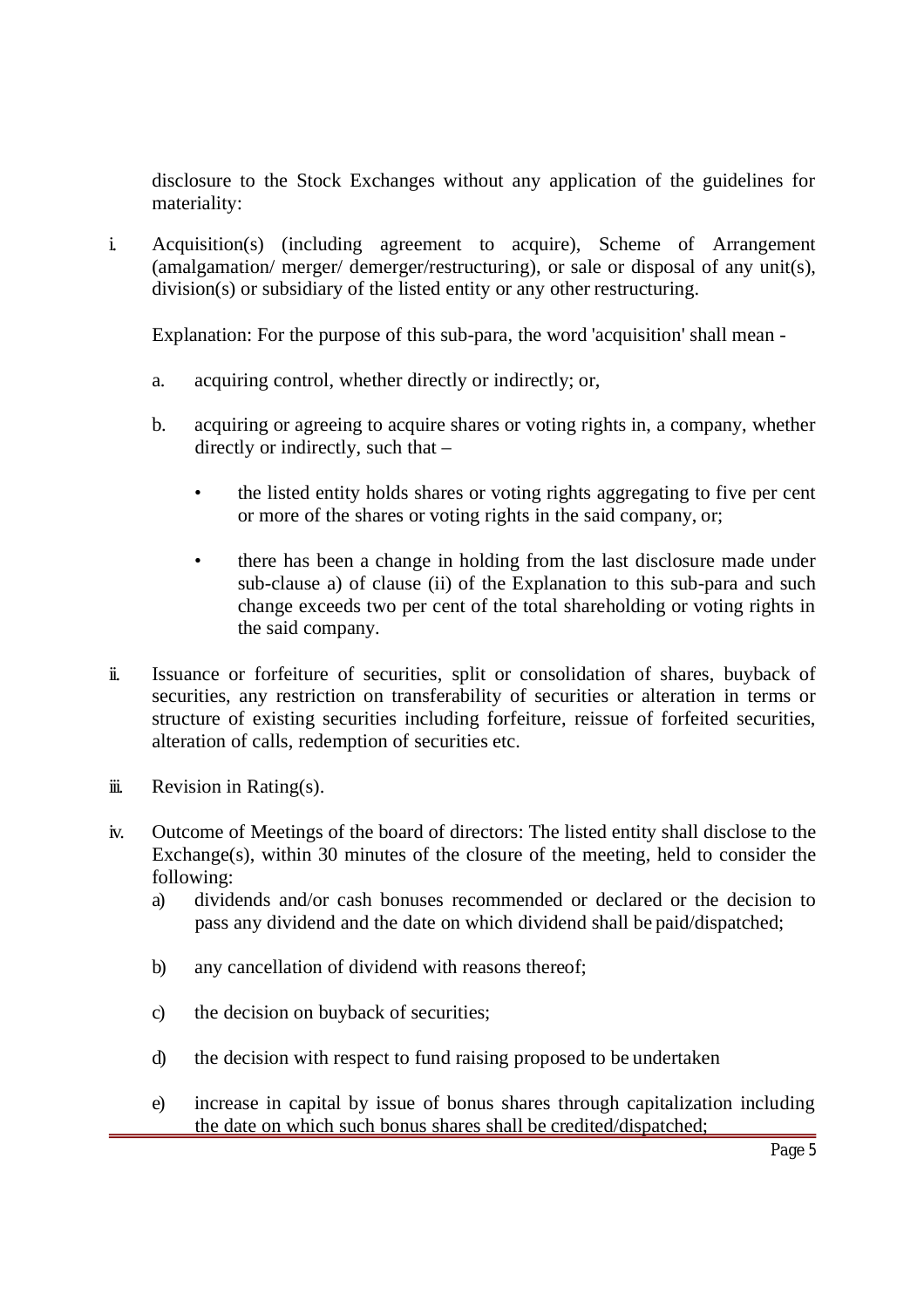- f) reissue of forfeited shares or securities, or the issue of shares or securities held in reserve for future issue or the creation in any form or manner of new shares or securities or any other rights, privileges or benefits to subscribe to;
- g) short particulars of any other alterations of capital, including calls;
- h) financial results;
- i) decision on voluntary delisting by the listed entity from stock exchange(s).

Provided that in case of board meetings being held for more than one day, the financial results shall be disclosed within thirty minutes of end of the meeting for the day on which it has been considered.

- v. Agreements (viz. shareholder agreement(s), joint venture agreement(s), family settlement agreement(s) (to the extent that it impacts management and control of the listed entity), agreement(s)/treaty(ies)/contract(s) with media companies) which are binding and not in normal course of business, revision(s) or amendment(s) and termination(s) thereof.
- vi. Fraud/defaults by promoter or key managerial personnel or by listed entity or arrest of key managerial personnel or promoter.
- vii. Change in directors, key managerial personnel (Managing Director, Chief Executive Officer, Chief Financial Officer, Company Secretary etc.), Auditor and Compliance Officer.

A. In case of resignation of the auditor of the listed entity, detailed reasons for resignation of auditor, as given by the said auditor, shall be disclosed by the listed entities to the stock exchanges as soon as possible but not later than twenty-four hours of receipt of such reasons from the auditor.

B Resignation of independent director including reasons for resignation: In case of resignation of an independent director of the listed entity, within seven days from the date of resignation, the following disclosures shall be made to the stock exchanges by the listed entities:

i. *The letter of resignation along with* detailed reasons for the resignation *of independent directors* as given by the said director *shall be disclosed by the listed entities to the stock exchanges*.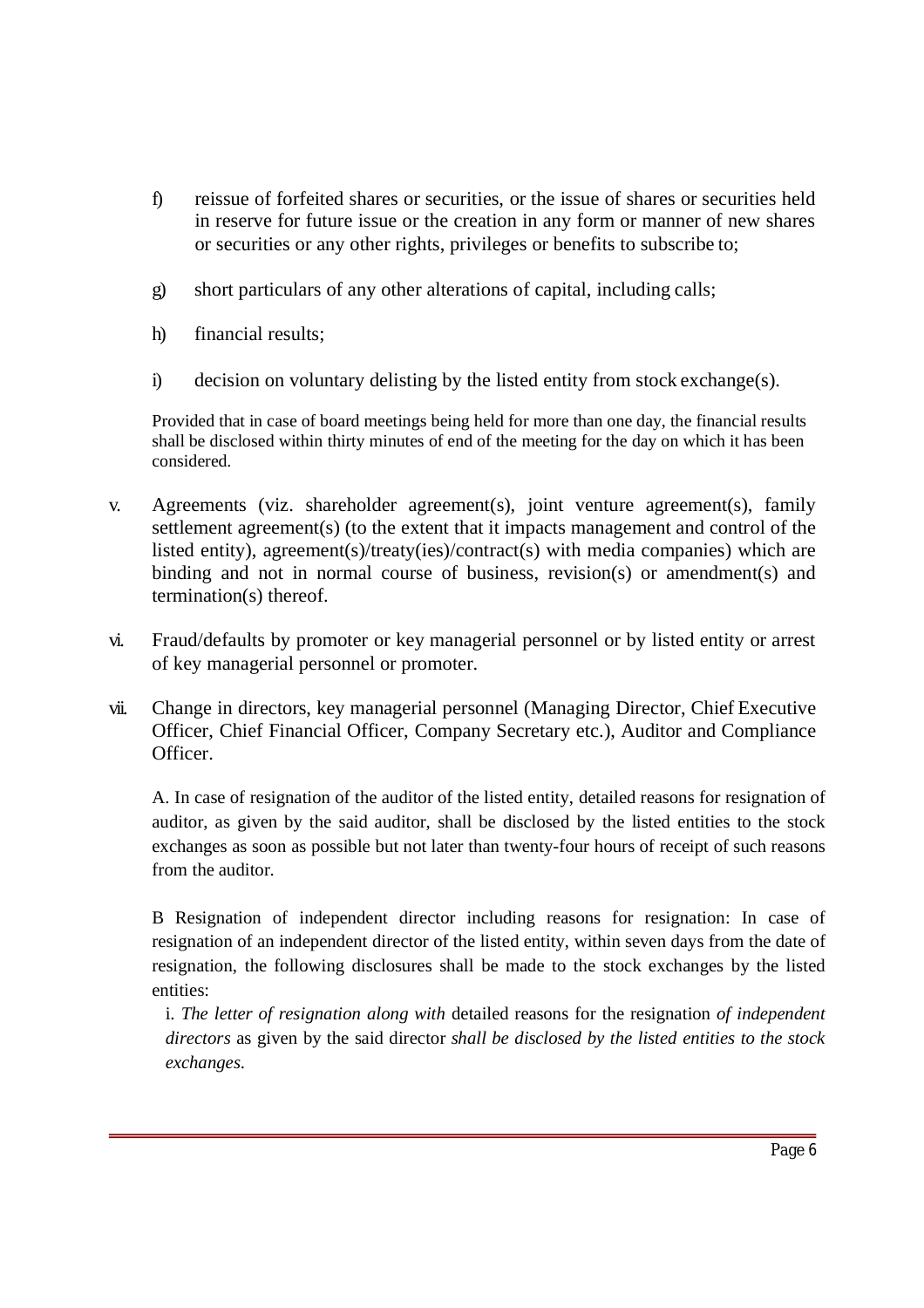*(ia). Names of listed entities in which the resigning director holds directorships, indicating the category of directorship and membership of board committees, if any*.

ii. The independent director shall, along with the detailed reasons, also provide a confirmation that there is no other material reasons other than those provided. iii. The confirmation as provided by the independent director above shall also be

disclosed by the listed entities to the stock exchanges along with the *detailed reasons* as specified in sub-clause (i) *and (ii)* above.

- viii. Appointment or discontinuation of share transfer agent.
- ix. Resolution plan/ Restructuring in relation to loans/borrowings from banks/financial institutions including the following details:
	- (i) Decision to initiate resolution of loans/borrowings;
	- (ii) Signing of Inter-Creditors Agreement (ICA) by lenders;
	- (iii) Finalization of Resolution Plan;
	- (iv) Implementation of Resolution Plan;
	- (v) Salient features, not involving commercial secrets, of the resolution/ restructuring plan as decided by lenders
- x. One time settlement with a bank.
- xi. Reference to BIFR and winding-up petition filed by any party / creditors.
- xii. Issuance of Notices, call letters, resolutions and circulars sent to shareholders, debenture holders or creditors or any class of them or advertised in the media by the listed entity.
- xiii. Proceedings of Annual and extraordinary general meetings of the listed entity.
- xiv. Amendments to memorandum and articles of association of listed entity, in brief.
- xv. (a) Schedule of analysts or institutional investors meet and presentations made by the listed entity to analysts or institutional investors. Explanation: For the purpose of this clause 'meet' shall mean group meetings or group conference calls conducted physically or through digital means.

(b) Audio or video recordings and transcripts of post earnings/quarterly calls, by whatever name called, conducted physically or through digital means, simultaneously with submission to the recognized stock exchange $(s)$ , in the following manner: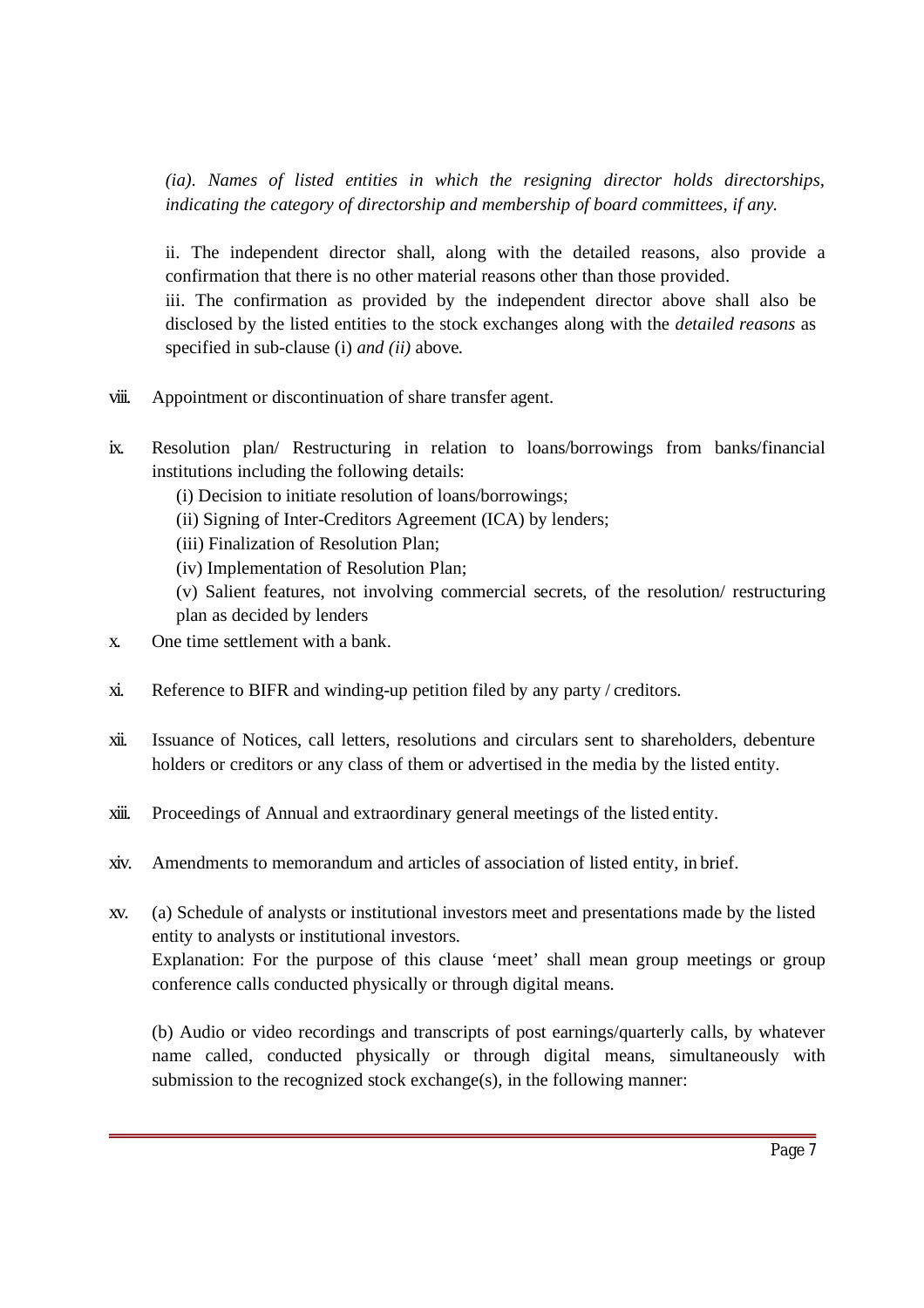(i) the presentation and the audio/video recordings shall be promptly made available on the website and in any case, before the next trading day or within twenty-four hours from the conclusion of such calls, whichever is earlier;

(ii) the transcripts of such calls shall be made available on the website within five working days of the conclusion of such calls:

The requirement for disclosure(s) of audio/video recordings and transcript shall be voluntary with effect from April 01, 2021 and mandatory with effect from April 01, 2022.

- xvi. The following events in relation to the corporate insolvency resolution process (CIRP) of a listed corporate debtor under the Insolvency Code:
	- a) Filing of application by the corporate applicant for initiation of CIRP, also specifying the amount of default;
	- b) Filing of application by financial creditors for initiation of CIRP against the corporate debtor, also specifying the amount of default;
	- c) Admission of application by the Tribunal, along with amount of default or rejection or withdrawal, as applicable
	- d) Public announcement made pursuant to order passed by the Tribunal under section 13 of Insolvency Code;
	- e) List of creditors as required to be displayed by the corporate debtor under regulation 13(2)(c) of the IBBI (Insolvency Resolution Process for Corporate Persons) Regulations, 2016;
	- f) Appointment/ Replacement of the Resolution Professional;
	- g) Prior or post-facto intimation of the meetings of Committee of Creditors;
	- h) Brief particulars of invitation of resolution plans under section 25(2)(h) of Insolvency Code in the Form specified under regulation 36A(5) of the IBBI (Insolvency Resolution Process for Corporate Persons) Regulations, 2016;
	- i) Number of resolution plans received by Resolution Professional;
	- j) Filing of resolution plan with the Tribunal;
	- k) Approval of resolution plan by the Tribunal or rejection, if applicable;
	- l) Specific features and details of the resolution plan as approved by the Adjudicating Authority under the Insolvency Code, not involving commercial secrets, including details such as:
		- (i) Pre and Post net-worth of the company;
		- (ii) Details of assets of the company post CIRP;
		- (iii) Details of securities continuing to be imposed on the companies' assets;
		- (iv) Other material liabilities imposed on the company;
		- (v) Detailed pre and post shareholding pattern assuming 100% conversion of convertible securities;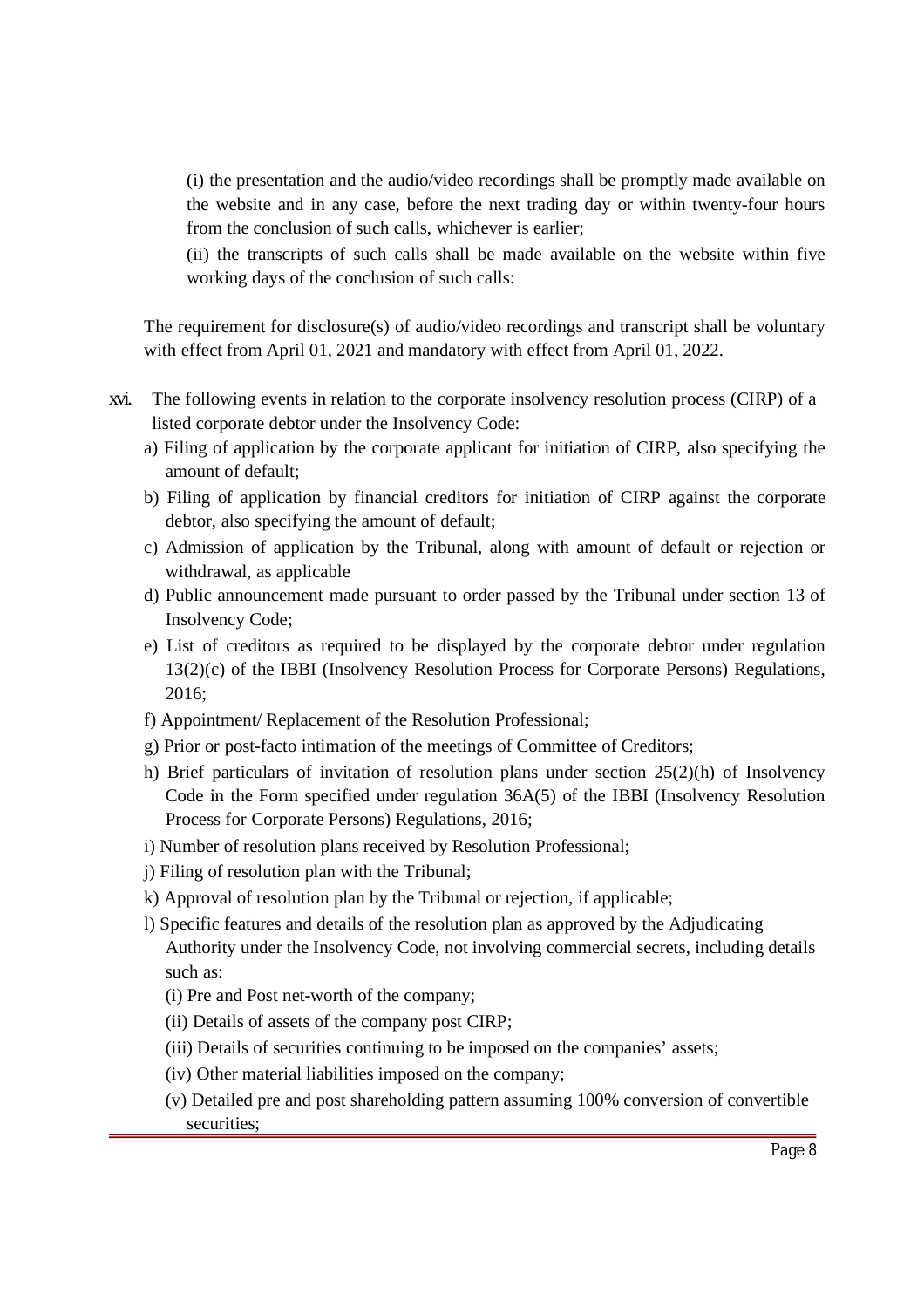- (vi) Details of funds infused in the company, creditors paid-off;
- (vii) Additional liability on the incoming investors due to the transaction, source of such funding etc.;
- (viii) Impact on the investor revised P/E, RONW ratios etc.;
- (ix) Names of the new promoters, key managerial persons(s), if any and their past experience in the business or employment. In case where promoters are companies, history of such company and names of natural persons in control;
- (x) Brief description of business strategy.
- m) Any other material information not involving commercial secrets.
- n) Proposed steps to be taken by the incoming investor/acquirer for achieving the MPS;
- o) Quarterly disclosure of the status of achieving the MPS;
- p) The details as to the delisting plans, if any approved in the resolution plan.
- xvii. Initiation of Forensic audit: In case of initiation of forensic audit, (by whatever name called), the following disclosures shall be made to the stock exchanges by listed entities:

a) The fact of initiation of forensic audit along-with name of entity initiating the audit and reasons for the same, if available;

b) Final forensic audit report (other than for forensic audit initiated by regulatory / enforcement agencies) on receipt by the listed entity along with comments of the management, if any.

- **B.** The following events or information specified in paras B of Part A of Schedule III to the Listing Regulations, based on application of the guidelines for materiality, upon occurrence of which the Company shall make disclosure to the Stock Exchanges:
- i. Commencement or any postponement in the date of commencement of commercial production or commercial operations of any unit/division.
- ii. Change in the general character or nature of business brought about by arrangements for strategic, technical, manufacturing, or marketing tie-up, adoption of new lines of business or closure of operations of any unit/division (entirety or piecemeal).
- iii. Capacity addition or product launch.
- iv. Awarding, bagging/ receiving, amendment or termination of awarded/bagged orders/contracts not in the normal course of business.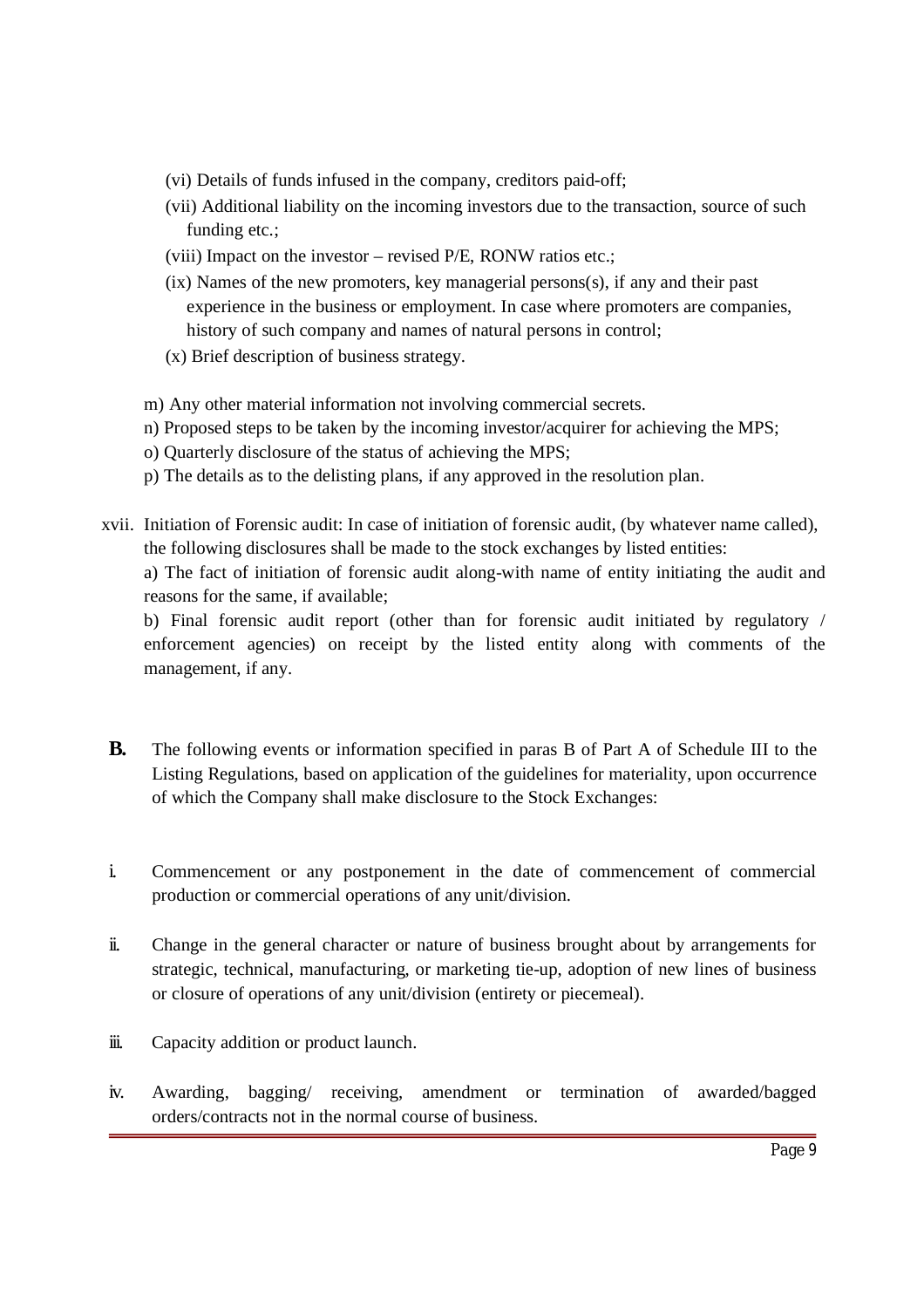- v. Agreements (viz. loan agreement(s) (as a borrower) or any other agreement(s) which are binding and not in normal course of business) and revision(s) or amendment(s) or termination(s) thereof.
- vi. Disruption of operations of any one or more units or division of the listed entity due to natural calamity (earthquake, flood, fire etc.), force majeure or events such as strikes, lockouts etc.
- vii. Effect(s) arising out of change in the regulatory framework applicable to the listed entity.
- viii. Litigation(s) / dispute(s) / regulatory action(s) with impact.
- ix. Fraud/defaults etc. by Directors (other than key managerial personnel) or employees of listed entity.
- x. Options to purchase securities including any ESOP/ESPS Scheme.
- xi. Giving of guarantees or indemnity or becoming a surety for any third party.
- xii. Granting, withdrawal, surrender, cancellation or suspension of key licenses or regulatory approvals.
- **C.** Any other information/event viz. major development that is likely to affectbusiness, e.g. emergence of new technologies, expiry of patents, any change of accounting policy that may have a significant impact on the accounts, etc. and brief details thereof and any other information which is exclusively known to the listed entity which may be necessary to enable the holders of securities of the listed entity to appraise its position and to avoid the establishment of a false market in such securities.
- **D.** Without prejudice to the generality of para (A), (B) and (C) above, the listed entity may make disclosures of event or information as specified by the Board from time to time.

*The Company shall disclose to the Stock Exchange/s all events, as specified in Part A of Schedule III or information as soon as reasonably possible and not later than 24 hours from the occurrence of event or information.*

*Provided further that disclosure with respect to events specified in sub-para 4 of Para A of Part A of Schedule III shall be made within the timelines specified therein.*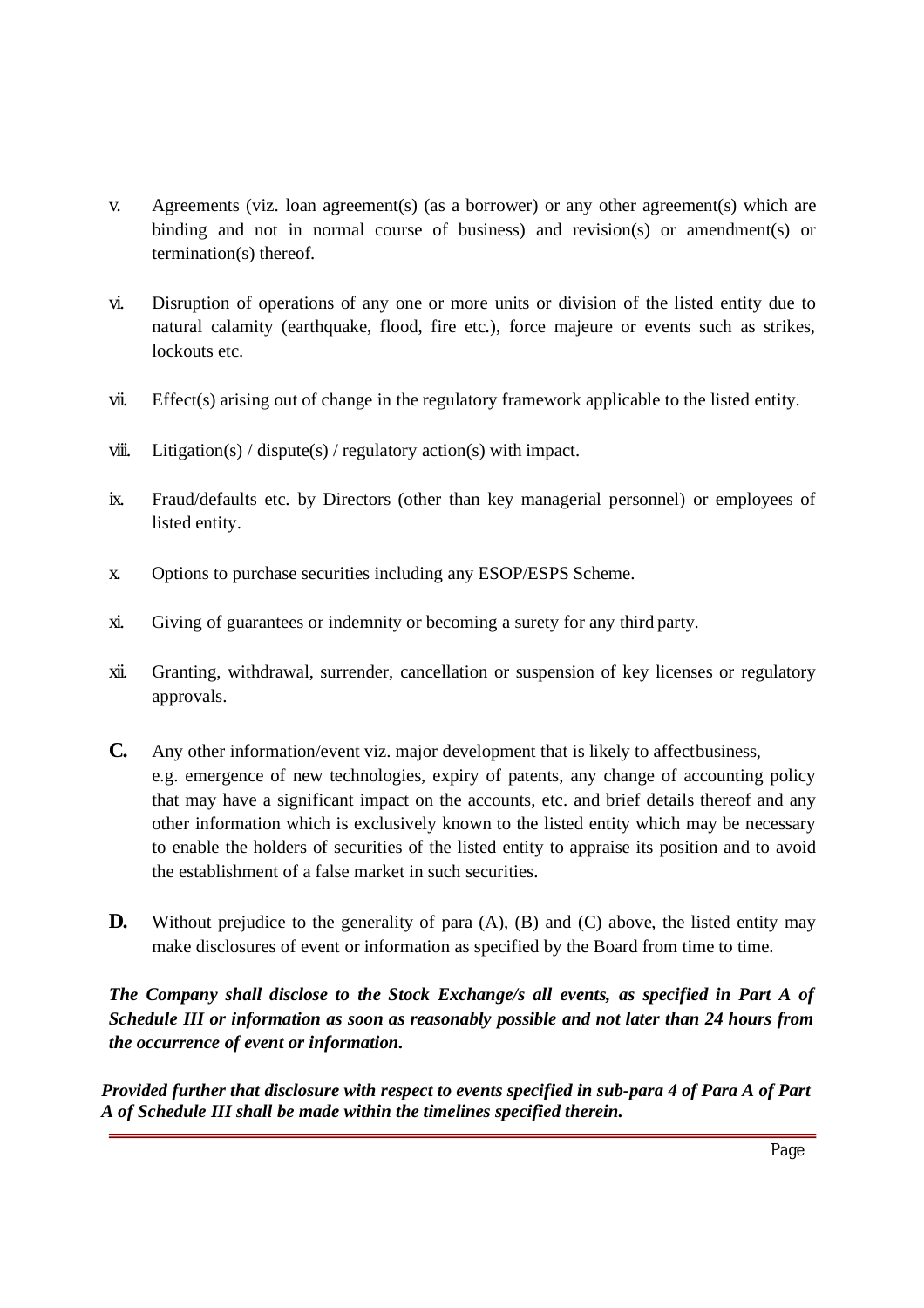*The Company shall disclose on its website all such events or information which has been disclosed to the Stock Exchange(s) under this regulation, and such disclosures shall be hosted on the website of the Company for a minimum period of five years and thereafter as per the archival policy of the Company, as disclosed on its website.*

#### **6. AUTHORIZATION TO KEY MANAGERIAL PERSONNEL ('KMP') FOR DETERMINING MATERIALITY OF AN EVENT OR INFORMATION:**

Regulation 30(5) of SEBI (Listing Obligations & Disclosure Requirements) Regulations, 2015 provides that the Board of Directors of the Company shall authorise its one or more Key Managerial Personnel ('KMP') for the purpose of determining materiality of an event or information and for the purpose of making disclosures to Stock Exchange(s) under this regulation and the contact details of such personnel shall also be disclosed to the Stock Exchange(s) and as well as on the Company's website.

As such, the Board of Directors of the Company do hereby authorise Mr. Pranav Bhardwaj, Managing Director; Mr. Surendra Kumar Gupta, Deputy Managing Director; CA. R Muralidhar, Director Finance, Mr. S. Mahadevan, Chief Financial Officer and CS Ashutosh Mishra, Company Secretary and Compliance Officer of the Company for the purpose of determining materiality of an event or information based on the guidelines of this policy and for the purpose of making disclosures to the Stock Exchange/s.

Accoridngly, the name/s of the KMP's together with their contact details shall also be disclosed to the Stock Exchange(s) and also posted on the Company's website pursuant to Regulation 30(5) of SEBI (Listing Obligations & Disclosure Requirements) Regulations, 2015.

### **7. Policy Review & Disclosure**

This Policy is framed based on the requirements of SEBI (Listing Obligations & Disclosure Requirements) Regulations, 2015. In case of any subsequent changes in the Regulations which make any of the provisions in the Policy inconsistent with the Regulations, the provisions of the regulations would prevail over the Policy and the provisions in the Policy would be modified in due course to make it consistent with law.

This Policy shall be reviewed by the Board of Directors as and when any changes are to be incorporated in the Policy due to change in regulations or as may be felt appropriate by the Board. Any changes or modification in the Policy would be approved by the Board of Directors and the decision of the Board in this respect shall be final and binding.